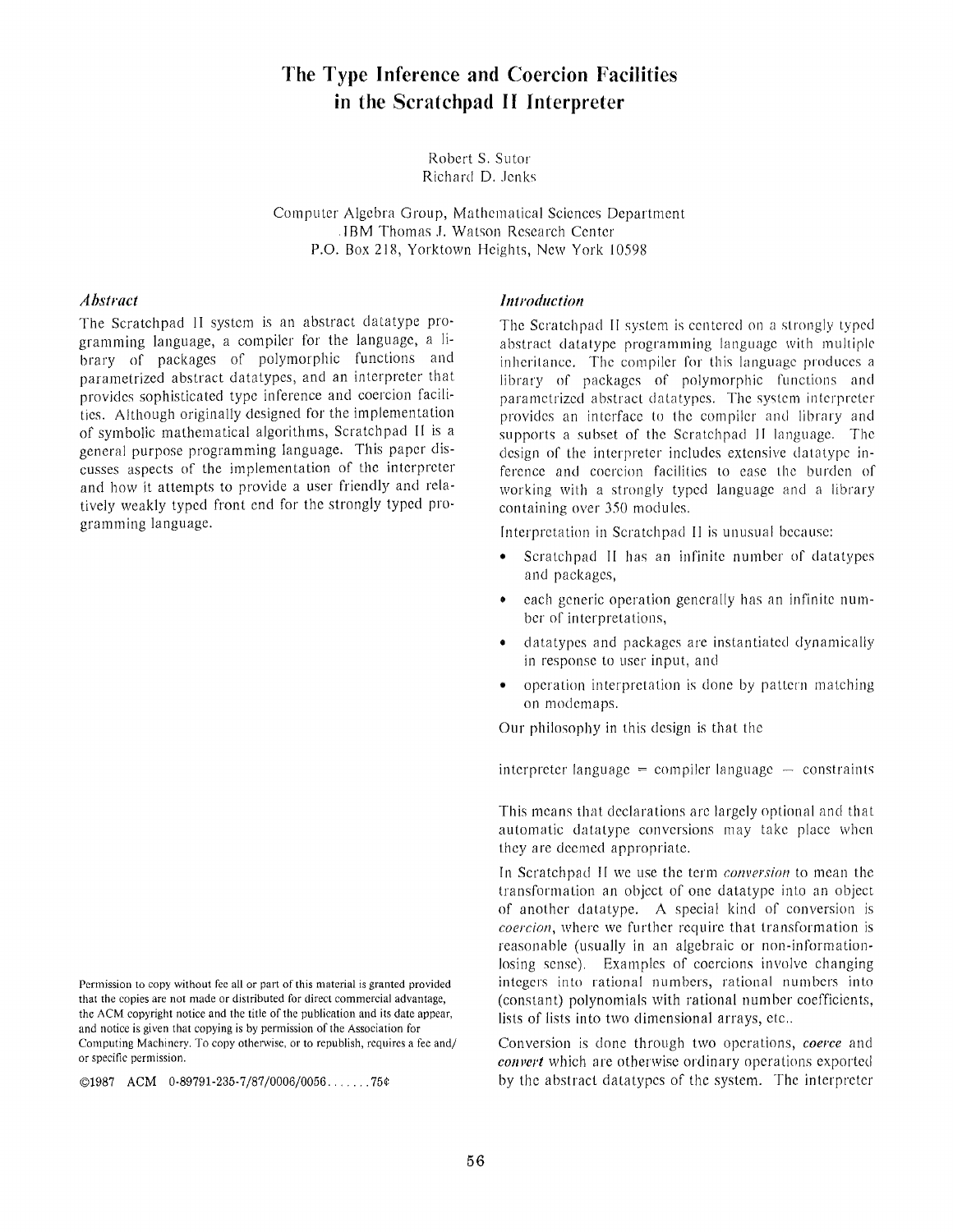is allowed to perform conversions named coerce whenever it determines they are necessary. Most coercions are reversible and their application does not lose information . An example of a conversion that is not a coercion is the transformation of a rational number into a floating poin <sup>t</sup> number. Having an automatic conversion from an exact to an inexact object is not acceptable.

All atomic expressions (as produced by the parser) have default datatypes. These are Boolean, Float, Integer, String, Symbol and List(None) (for an empty list). If these are assigned to declared variables or used as arguments to functions, coercions are often performed to create objects of other datatypes.

Coercion is combined with the *type resolve facility* to determine the result datatype of an expression presented to the interpreter. Datatypes T1 and T2 *resolve* to <sup>a</sup> datatype T3 if all objects belonging to T1 and T2 can be coerced to T3. In Scratchpad II, the resolve facility is driven by a rule system, by information about coercions and by the structure of the datatypes involved.

### *Overview of the Abstract Datatype System*

It is not within the scope of this paper to fully discuss the Scratchpad II abstract datatype system. This section is an overview of those terms and concepts needed to describe the implementation of the interpreter, and other source are available that contain more detailed discussions  $[1] [3] [4] [5] [7] [8]$ .

The Scratchpad II library consists of compiled code that creates "categories," "domains" and "packages." *A domain* is an datatype, a *package* is a collection of functions and a *category* is a collection of operation signatures and attributes, as shown below. These are created by special functions called *constructors*, which are generally parametrized .

Domains and packages implement the functions in categories. Categories serve to separate the contract from the implementation. However, default implementations can be given in categories by assuming the existence of other implemented operations. For example, a default implementation for binary "-" can be given by using unary "-" and binary " $+$ ".

#### **Categorie s**

A domain is an instance of an abstract datatype specified by one or more categories. Categories serve to group together domains with common properties (e.g., operations). A basic category in Scratchpad II is Set which has the definition:

```
Set() : Category == with
  "=":    ($,$) -> Boolean
 coerce: $ -> Expression
```
The syntax means the following. Set is a category constructor having no parameters. Lines 2 and 3 of the definition present *signatures* for the two operations that

are exported by Set: an operation " $=$ " that takes 2 elements of the set and returns a Boolean, and an operation *coerce* that takes an element of the set and returns a printable representation of it. The symbol "S" refers to the set itself. All domains which belong to Set contain "=" and *coerce* among their operations (though it is possible that they are not implemented).

Categories may be extended. A semigroup is a set that has an associative multiplication operation. Given such a multiplication, it is easy to define an exponentiation by positive integers  $(x^{**}1 = x, x^{**}2 = x^{**}x, x^{**}3 = x^{**}$  $x^{**}$ ?, ...). The definition of the SemiGroup constructor in Scratchpad II is

```
SemiGroup(): Category == Set with
  *" : ($,$) -> $
"**" : ($, Positivelnteger) -> $
  associative("*" )
```
The last line of this definition presents an *attribute* declaring that multiplication is associative. Attributes declare properties of the operations or the datatype .

As an example, Integer belongs to SemiGroup which means that it should have everything from Set plus the listed multiplication and exponentiation operators . Multiplication is asserted to be associative and so this may be assumed for Integer. If a category C2 extends a category Cl, any domain that belongs to C2 also belongs to C1.

Categories may be parametrized .

```
ListCategory(S: Set): Category == Set with
  first : $ -> S
  rest : $ -> $
  null: $ -> Boolean
  \sim \sim \sim
```
presumably describes the operations and attributes that any abstract datatype that purports to act like a linked list should have. The parameter  $S$  can be any domain that belongs to Set. If we defined a special version of this

```
SemiGroupListCategory(S: SemiGroup): Category == Set
  with
     first: $ \rightarrow $rest: $ -> $<br>null: $ -> Boolean
   \cdots
```
then S must have been explicitly declared to belong to SemiGroup. Category membership is by name: a domain having the operations and attributes of SemiGroup does not belong to this category unless it has been explicitly declared to belong to SemiGroup or one of its extensions.

Categories allow multiple inheritance.

```
FiniteList(S : Set): Category ==
    Join(Finite, ListCategory(S) )
```
defines a category constructor that contains all operation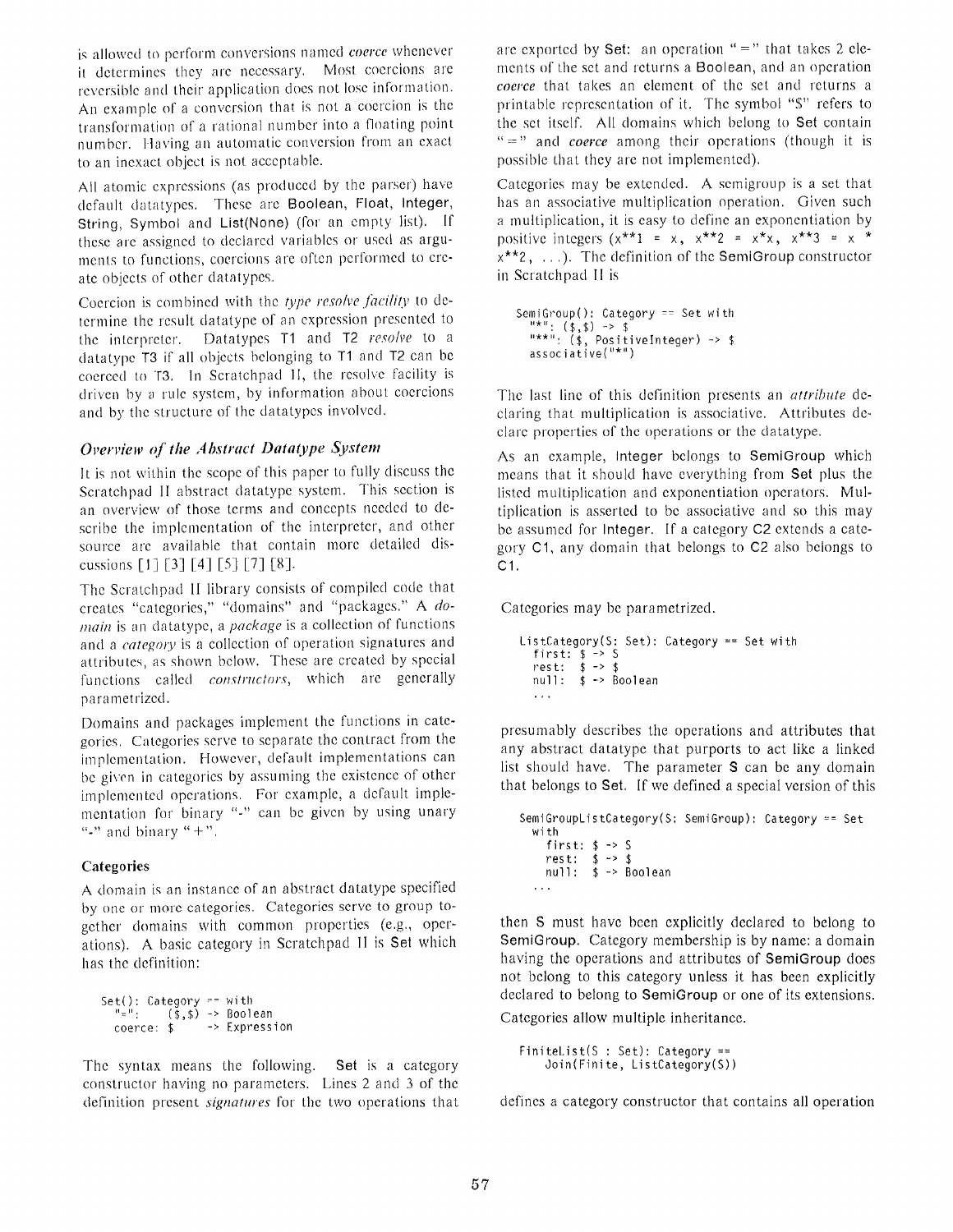signatures and attributes from both the categories Finite and ListCategory(S).

# **Domain s**

Domains are created by domain constructors and are objects. They provide a representation for an instance of an abstract datatype, implement the operations of the categories to which they belong and presumably satisfy the attributes of the categories. The representation of <sup>a</sup> domain does not depend at all on the categories to which the domain belongs.

In the implementation of Integer, the following category definition is given and specifies the behavior of the domain:

```
Integer() : Join(UniqueFactorizationDomain ,
  EuclideanDomain, OrderedRing, DifferentialRing )
    with
       oddp: $ -> Boolean<br>random: () -> $
      numberOfDigits : ($,$) -> $
      abs: $ -> $canonicalUnitNorma l
```
The category of Integer is not one named category but, instead, is composed of several pieces. The full category is that obtained by joining 4 named categories, 4 additional operations and 1 additional attribute. Note, though, that Integer belongs to each of the 4 named categories, *plus* their ancestors. In particular, Integer is a SemiGroup because it is a DifferentialRing, which is a Ring which is a SemiGroup. In fact, the Join creates several paths back to the category SemiGroup. Integer may be used anywhere a SemiGroup is required.

Domains may provide functions for objects other than those which they create. For example, RationalNumber implements a "/" for two Integer arguments.

Two domain constructors that are particularly useful in representing other domains arc Record and Union . A record is similar to structures of the same name in many other languages: it has one or more fields accessed via selector names. The objects in the fields can be of any datatype. The constructor Union creates *discriminated* unions: an object of Union(Integer, String) belongs either to the Integer branch or the String branch of the union . The *case* function is used to test for membership in branches .

The constructor Mapping creates the datatypes of functions. Declaring oddp : Mapping(Boolean,Integer ) states that *oddp* is function taking one integer argument are returning a boolean. A convenient alternate notation for this is oddp: Integer  $\rightarrow$  Boolean. Functions are first-class objects and can be passed to other functions .

The Scratchpad II language design completely separates the concrete implementation inheritance from the abstract specification inheritance. Domains can inherit implementations from their representations, but the external view of them is only determined by the categories to which they belong. The idea of *subtype* is languages such

as Trellis/Owl<sup>1</sup> [6] is replaced in Scratchpad II by the two notions of category and domain.

In addition to providing an organizational hierarchy, categories allow Scratchpad II to have extra information about domains. Thus, for example, the compiler knows where operations will be located in domains and can compile efficient function calls. This information is part of a structure associated with each operation called a *modemap .*

### Packages

A package is a special kind of domain in that it provides no new objects to the system (other than the package itself). It consists of a category listing operations and attributes and implementations of the operations. Because they may be parametrized, packages can be used to implement algorithms at their most natural level of abstraction. For example, a repeated-squaring algorithm may be contained in a package that is parametrized by <sup>a</sup> domain that is a SemiGroup.

Packages provide an excellent vehicle to implement both domain-specific and category-general algorithms. They can be used to implement algorithms that are not included in other domains for reasons of convenience or necessity. For example, the repeated squaring algorithm and the integration algorithms are implemented in packages. They also require extra work by the interpreter because argument datatypes give no simple clue to the possible location of a package function. For example, in the expression  $2 + 9$  the operation "+" is found in the domain Integer, which is the common datatype of the two arguments. However, the function *solve* in solve $(x^{**3} - 1, x)$  is not present in either the domain Polynomial(Integer) of the first argument or the domain Symbol of the second. This, along with the last example of the previous section, demonstrates the need for a systematic search mechanism of the Scratchpad II library .

# *Modemaps*

*A modemap* is a syntactic specification of an operation. It gives the name of the operation, source and target datatypes for its parameters, and the name of the datatype or package exporting the operation. For example, the modemap

#### $\textit{oddp}$ : Integer  $\rightarrow$  Boolean from Integer

specifies an operation from type Integer which takes an integer argument and returns a boolean value. The "from"-clause indicates the *domain of implementation* of the operation (in this case, Integer).

When the datatype or package is parameterized, the conditions on their parameters appear in an "if"-clause for the modemap. For example, every domain created by domain constructor Matrix exports a trace operation;

 $1$  .

Trellis is a trademark of Digital Equipment Corporation .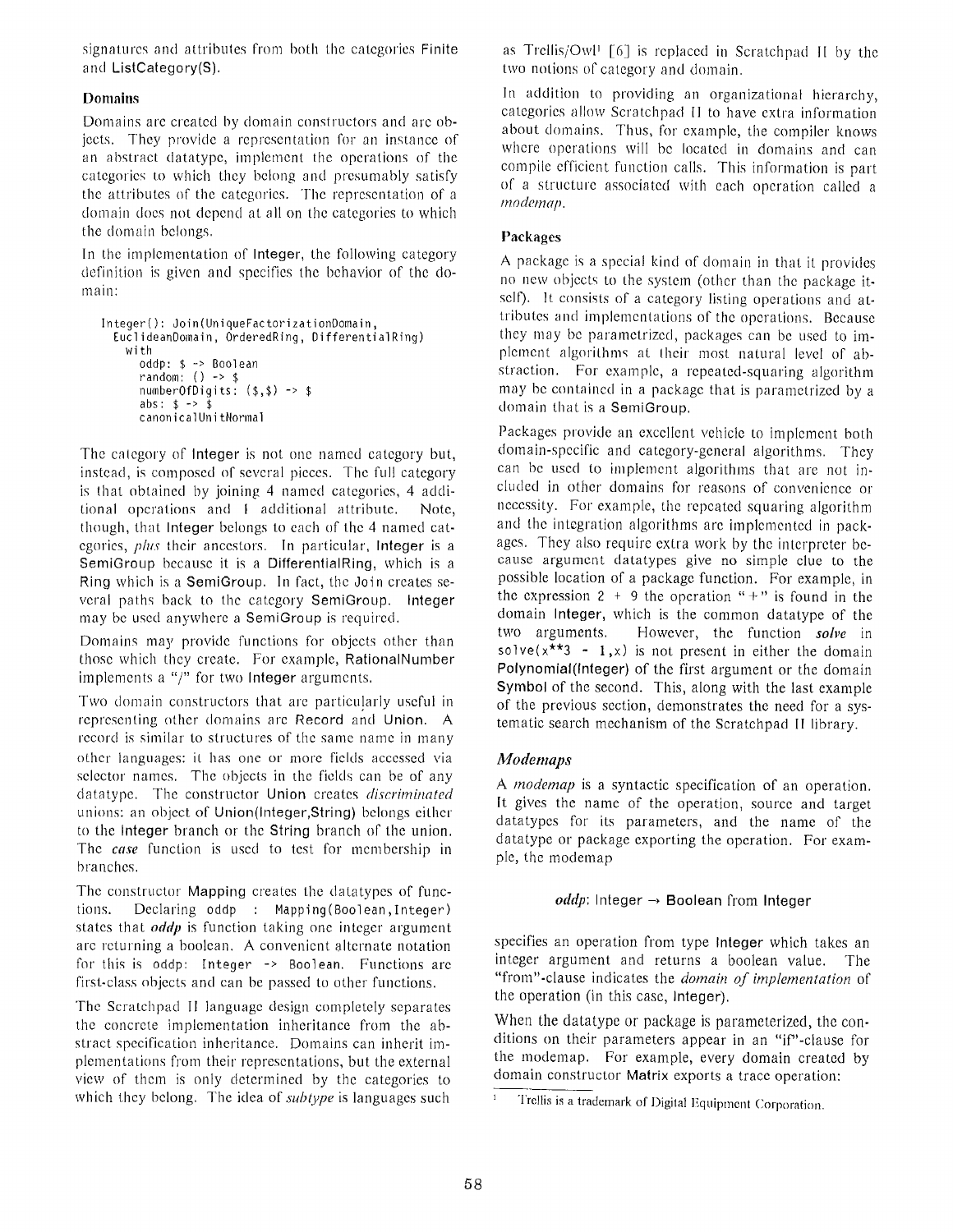The domain constructor Matrix takes one parameter R which is required to belong to the category Ring.

Operations may also be conditionally exported by a domain constructor. For example, domains created by Matrix export a *determinant* operation only if the homogeneous multiplication "\*" in the underlying domain is commutative, that is, R has *commutative*("\*"). The modcmap for *determinant is*

#### *determinant*: Matrix(R)  $\rightarrow$  R if R has Ring and R has *commutative*("\*") from Matrix(R)

Similarly, datatypes created by Matrix export an *inverse* operation only if their argument domain belongs to Field. Since the requirement "R has Field" implies "R has Ring," the modemap for *inverse is*

#### *inverse*: Matrix(R) → Union(R,"failed") if R has Field from Matrix(R)

The collection of modemaps from all abstract datatypes and packages constitutes the *global modemap database* for Scratchpad II. To standardize the presentation of modemaps, arguments and other parameters are replaced by "pattern variables," here called \*1, \*2, etc.. The resulting form of the modemap for Matrix *inverse* in the modemap database is, for example,

#### *inverse : \*1* —> Union(\*1,"failed") if  $*1$  is Matrix( $*2$ ) and  $*2$  has Field from  $*1$

In addition to this general modemap database, each domain or package has <sup>a</sup> *local modemap database* for all its exported operations. Note that the pattern variables and "if"-clauses of the above global modemaps depend on the parameters to a domain or package constructor. For <sup>a</sup> domain or package itself, all parameters to the constructor are known. Thus local modemaps have no patterns. Predicates reduce to *true* or *false*. All modemaps in a local modemap database for a domain or package D therefore have the general form

$$
f: S \rightarrow T
$$
 if *true* from D

Those having a predicate if false simply do not exist for a given domain or package. For example, Matrix(RationalNumber) will have an *inverse* operation whereas Matrix(Integer) will not, since RationalNumber is a field but Integer is not.

# *Interpretation*

The role of the interpreter is to evaluate input expressions entered by the user. In addition to computations, these expressions may be declarations, function definitions or system commands. A value in Scratchpad II is described by a pair  $\le a, A$  > where a is an object and A is its type.

Evaluation of an operator-operand expression  $f(x,y,...)$ , with  $n (n > 1)$  arguments  $x,y,...$ , is done in a bottom-up manner. The interpreter will evaluate the arguments to produce a corresponding n-tuple of argument values  $\le a, A \ge 0, B \ge 0, ...$  At this point an attempt will be made to select an applicable modemap for f. If this modemap has a return type of T, f is applied to the (possible coerced) arguments to yield a result t and subsequent value pair  $\leq t, T \geq 0$ .

### *Modemurp Selection*

Given a function call  $f(x,y,...)$  and evaluated arguments  $\le a, A \ge 0, B \ge 0, \ldots$  as in the previous section, the interpreter tries to find an appropriate  $f$  to apply. The first attempt involves constructing a list of the domains A,  $B_1$ ,  $\ldots$  of the evaluated arguments, plus the target type of the function call, if it exists, $2$  plus those types contained in any of the argument types if they are constructed from Record, Union or Mapping. Duplicates are removed from the list and domains and packages in the list are searched for an applicable  $f$ . If a modemap is found of the form

$$
f: (\mathsf{A},\mathsf{B},\ldots) \to \mathsf{T}
$$
 from  $\mathsf{C}$ 

with arity  $n$ , for some T and C, the function is gotten from C and applied to  $a, b, \ldots$  to yield a result t and subsequent value pair  $\leq t, T$ .

This kind of search for an applicable  $f$  generalizes the idea of a *controlling object* in a function call [2] [6]. In Scratchpad II, though, the arguments in a function call need not give any hint to the actual location of the function to be applied. If there is no applicable modemap to be found among the argument domains of a function, <sup>a</sup> two-stage search for a suitable modemap is made in the global modemap database. A set  $M$  of candidate modemaps is constructed, each of the form:

$$
f: (D,E,...) \rightarrow T
$$
 if p from C

for some result type T and domain of implementation C, each of arity *n* and each generally containing pattern variables and predicates  $p$ . The set  $M$  is partitioned into two subsets: those modemaps coming from domains or packages whose names contain those of any of the arguments of the function, and those that do not. The modemaps in the first subset are examined for applicability and, if one is found, it is returned. Otherwise, those in the second subset are checked for applicability.

At first this partitioning may seem odd, but it reflects a naming convention for domains and packages in the Scratchpad II library. As an example, the constructor ListPackagel takes one Set argument and implements several functions that could be but are not now implemented in the List domain. The constructor

 $\lambda$ s an example of a target type, consider the expression m : Matrix(Integer) :=  $f(x,y,z)$ . The target type of the function call is Matrix(Integer) .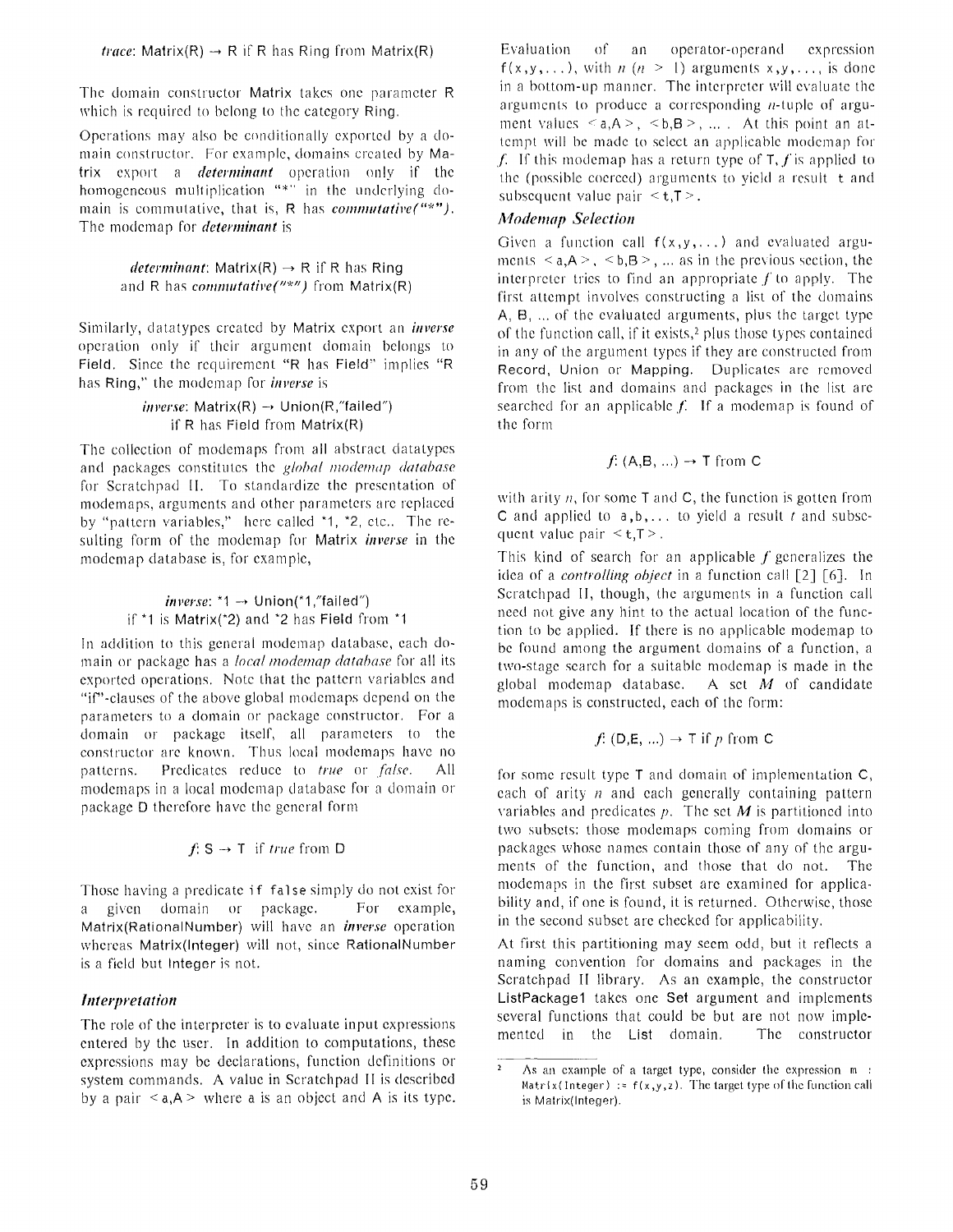ListPackage2 takes two domain arguments, each belonging to the category Set. The functions in this package implement operations that require lists with two different element types. For example, the function

$$
map: (S \to T, List(S)) \to List(T)
$$

which maps a function from S to T across the elements of List(S), producing an object of List(T), is implemented in ListPackage2 $(S,T)$ . Looking at the modemaps in the first partition of  $M$  reflects an extension of the search method that looks for applicable functions in the domains of the function arguments. In the future we anticipate using attributes in such associated packages to determine . the first subset of the general candidate modemaps. That is,  $ListPacket = 2$  will contain the attribute associated("List") in its category.

For our purpose here, it suffices to regard the predicate of a modemap as an conjunction of simple predicates of two kinds:

#### $X$  is  $Y$  $X$  has  $Y$

Predicates of the first kind state that pattern  $X$  matches only the explicit domain Y. If a modemap only has predicates of the first kind, patterns are replaced by the domain or package names to produce a new modemap free of patterns,

When the modemap has predicates of the second kind, substitutions are sought for the pattern variables such that the predicate is satisfied. Here  $Y$  is a category or an attribute. Pattern variables are given initial substitutions based on the value pairs of the arguments. Any pattern variable *X* for which there is a predicate *"X* is Y" has <sup>Y</sup> assigned as *<sup>a</sup> permanent* substitution . Other substitutions are labeled *tentative .* To satisfy the predicate, any or all the operations of *coercing, resolving* and *forcing* (see be low) may be necessary. As above, if pattern variable  $X$ has permanent substitution Y, any argument value *of f of* type Z must be coerced to type *<sup>Y</sup> .*

The *resolve* of two types T1 and T2 will always succeed. It produces a third type T3 to which all objects of type T1 and T2 can be coerced. The type Any is used for T3 if a less general type cannot be found. Resolving is necessary to use a modemap with homogeneous arguments. For example, the modemap

" $+$ ": (\*1,\*1)  $\rightarrow$  \*1 if \*1 has AbelianMonoid from \*1

is used for addition in most algebraic domains in Scratchpad II. Given an expression  $1 + (2/3)$ , a bottom-up analysis will first produce <1, Integer> and  $\leq$  2/3, Rational Number  $>$  as the values of the two operands of " $+$ ". The resolve of Integer and Rational-Number is defined to be RationalNumber. This causes

the integer object 1 to be coerced to the rational number object 1/1. RationalNumber now matches \*1 in the above modemap, the predicate evaluates to true, and the corresponding function is gotten from RationalNumber and applied to produce the result 5/3 and pair  $<$  5/3, Rational Number  $>$ .

A *force* is an operation performed on one or more types to satisfy a predicate. For example, the predicate "\*1 has Field" where \*1 has a tentative substitution Integer results in the forcing of Integer to RationalNumber by the application of QuotientField, i.e. QuotientField(Integer) is equivalent to RationalNumber, As another example, <sup>x</sup> has default type Symbol. When appearing in a sum (e.g.  $x + 1$ , the modemap of x requires its argument to be from a domain which belongs to the category AbelianMonoid. As a result, Symbol is forced to Polynomial(Integer).

A list of all applicable modemaps is produced together with a list of required coercions on the source parameters. Duplicates and modemaps subsumed by others are discarded. Each modemap is assigned a cost based on the required coercions and the target type of the operation. By definition of the cost function, any modemap which directly matches the argument types (e.g.  $A = D$ ,  $B = E$ , etc.) will have cheapest cost.

# **Ambiguit y**

Two remaining modemaps are said to be *ambiguous* unless there are coercions to and from the respective substitution datatypes for the pattern variables  $*1$ ,  $*2$ , .... If there are no ambiguities, the cheapest modemap is selected and applied,

As a practical matter, users can always use a "package call" to avoid ambiguities, e.g.  $x * SD$  y and foo \$D(x,y) direct the interpreter to apply the functions "\*" *and foo* from the domain or package  $D$ . Package calling is the only way to identify uniquely functions of no arguments if they are ambiguous.

# **Modes**

If the explicit conversion  $p : P$  or  $p : P(\Box)$  is given, p is converted to a polynomial. The datatype of coefficients may be any domain which satisfies the categorical requirements of the argument to the domain constructor Polynomial. The form  $P(\Box)$  is a *mode* specification rather than a *type* specification: the interpreter is free to choose what replaces the  $\Box$ .

A mode is a partial type specification in that zero or more arguments in a domain constructor call are replaced by 0. The process of *merging* takes a type T1 and a mode M and determines type substitutions for the  $\mathbb{Q}'$ 's in M to create a new type T2 to which T1 is coerceable. For example, the merger of RationalNumber and Polynomial $(\Box)$  is Polynomial(RationalNumber). If the mode M has no  $\Box$ 's, it is a type and the merger will only succeed if T1 is coerceable to M. Thus merging a type and a mode may fail, unlike resolving two types. If M is sim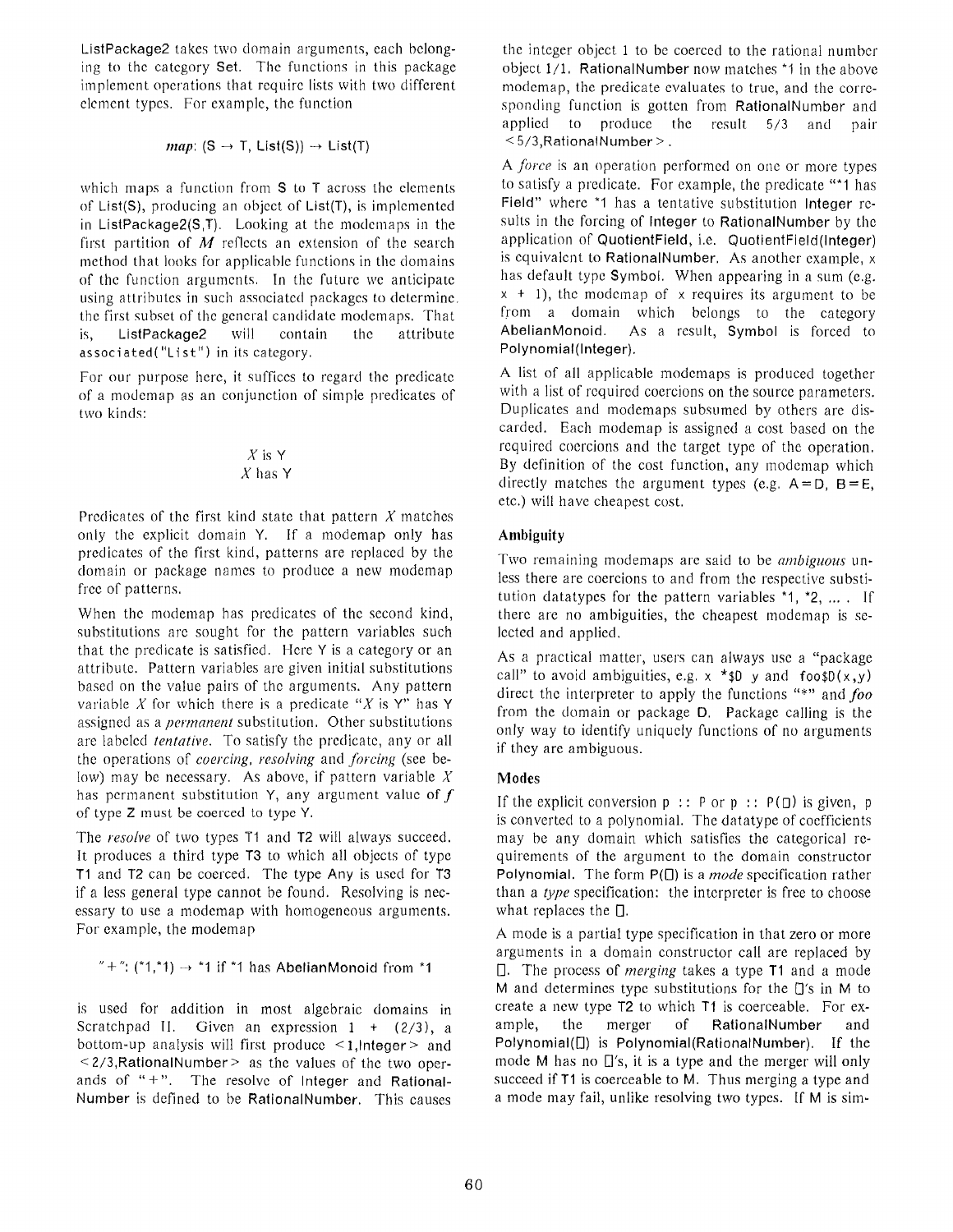ply  $\Box$ , then the result of the merger is T1.

Scratchpad 11 now only supports modes with at most one  $\Box$ , and that must be in the innermost constructor call position (e.g., List(Polynomial( $[]$ ))). In our experience, this restriction has not seemed burdensome, though a future area of research might be the extension of the merging process to more general modes.

# *The Coerce Facility*

Our goal in the design of the coerce facility is to have as much as possible controlled by modemap selection of compiled Scratchpad II functions. This allows the domain and package writer maximum control over the behavior of the interpreter and removes the requirement of having a system developer tune the interpreter for dealing with new datatypes. The coerce facility has several components.

### Coerce by Function

The interpreter does modemap selection for an operation named *coerce* that has the appropriate argument and target types. This is the easiest way for a programmer to control the coerce facility. For example, the category Ring provides a modemap

*coerce*: Integer 
$$
\rightarrow
$$
 R from R

where  $R$  is the ring being defined. Thus any ring has a coercion from Integer and, in fact, this operation has <sup>a</sup> default categorical definition.

Coercions can sometimes be defined in domains but are often defined in packages. A coercion of the form

$$
coerce: Polynomial(QuotientField(R)) \rightarrow QuotientField(Polynomial(R))
$$
if R has IntegralDomain

would typically be defined in a package parametrized by the domain R. On the other hand, it is not feasible to have so many explicit coercions being written and, in fact, there are general methods that will perform these kinds of coercions.

It is not now possible to define a coercion of the form

$$
coerce: List(S) \rightarrow List(T)
$$

in the domain constructor List. This is because List is parametrized by only one set  $(S \text{ or } T)$  and the modemap cannot, therefore, be part of the category of List. Such an explicit coercion can he provided in a package, but is, in fact, handled by the general mechanism described in the next section .

# Coerce by **Mapping**

When the interpreter encounters a coercion of the form

$$
D(T1) \rightarrow D(T2)
$$

where  $D$  is a domain constructor with a parameter (for reasons of exposition, we here omit the case of D having multiple parameters), it looks for a function

$$
map: (T1 \rightarrow T2, D(T1)) \rightarrow D(T2)
$$

that takes a function from T1 to T2 and an object of D(T1 ) and produces an object of D(T2). It then creates a function stub that coerces objects of T1 to those of T2 and passes it to *map*, along with the original argument.

Since the function *map* is part of the library of Scratchpad II compiled code, it allows the package writer to automatically provide an interpreter mechanism of "lifting" coercions from T1 to T2 to D(T1) and D(T2) .

### Coerce by **Internal System Code**

Some special cases of coercions are handled by internal system code rather than compiled Scratchpad II code. These typically involve polynomials where the variable ordering is changed or distributed across a tower of parametrized domains. It will eventually be moved into Scratchpad II code as the pattern matching facilities are improved .

Another case that is now handled internally involves re arrangement of a tower of parameterized domains. The domain constructor Gaussian creates domains with objects similar to the complex numbers in they contain real and imaginary parts. The coercion

#### Gaussian(Polynomial(RationalNumber)) QuotientField(Polynomial(Gaussian(Integer)) )

is performed in the following steps. The type Rational-Number is changed into the equivalent type QuotientField(Integer) and the QuotientField is bubbled to the top of the original type to get QuotientField(Gaussian(Polynomial(Integer))) . This new type and the old target now have the same top level constructor (QuotientField) and the coerce facility is called recursively on the underlying domains Gaussian(Polynomial(Integer)) and Polynomial (Gaussian(Integer)) .

#### **Coercion of Algebraic Constants**

Several categories specify the existence of constants. For example, AbelianMonoid specifies the operation " $+:$  \$  $\cdot$  > \$" and the constant 0 : \$. If T1 and T2 each belong to a common category with specified constants and the object of  $T1$  to be coerced is one of the constants, the corresponding constant in T2 may be extracted and returned.

#### **Ret**<sup>r</sup> **action**

A retraction is a coercion of an object of a domain to a more specific (degenerate) domain. Unlike other forms of coercion where the target type is known, retraction involves examining an operand pair  $\le t$ ,  $T$  to see if there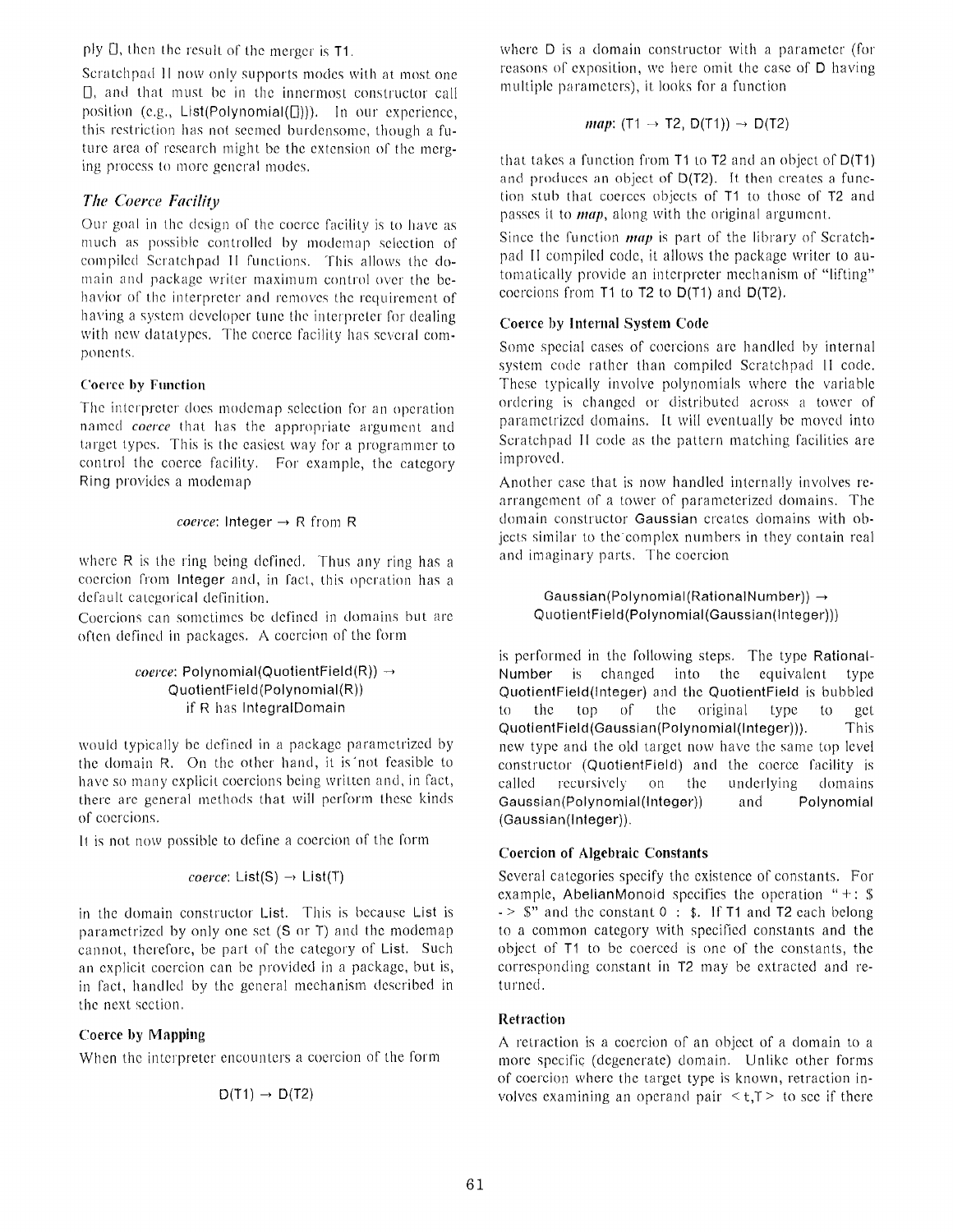exists a degenerate form of T to which t can be coerced. For example,  $\langle 7/1,$ RationalNumber > retracts to  $\leq$  7, Integer  $>$  and  $\leq$  1, Polynomial (Integer)  $>$  retracts to  $\leq$  1, Integer  $\geq$ . Retraction can occur multiple times, so arbitrarily long structures collapse to their simplest forms, e.g.  $\leq 1$ , Polynomial (Rational Number)  $>$  to  $\leq 1$ , Integer $>$ .

If no applicable modemap is found in modemap selection, retraction is done on the arguments and then selection is attempted again. Retraction is also attempted when a coercion is requested from a domain to its underlying domain. For example, if p is an element of Polynomial(Integer), the statement  $p : I$  will cause the interpreter to try to retract p to an element of Integer.

For the most part, retraction can be accomplished by functions in the Scratchpad II library. The category RetractableWithUnderDomain(R) specifies two operations

```
retractable?: $ \rightarrow Boolean retract: $ \rightarrow Rretract:
```
In our example of polynomials above, the function *retractable?* would be called to see if the object was a constant polynomial. If the result was true, *retract* can be called to extract the constant.

### **Coercion Query**

There are situations where one wishes to know ahead of time whether it is possible to coerce an object of type T1 to one of type T2. The Scratchpad II interpreter provides this information, for example, to the type resolve and modemap selection facilities. The facility is used when one needs to know absolutely when a coercion will be successful. An answer of "no," however, does not guarantee that a coercion could not be performed for specific data. For example, the system will respond "no" when asked whether an object of Polynomial(Integer) can be coerced to an object of Integer. As we saw above, though, retractions can be performed for constant polynomials .

# *The Resolve Facility*

The resolve facility is used to determine a type T3 to which two types T1 and T2 can be coerced. It is used when an operation has homogeneous arguments (such as  $(4)$  or when a statement has several exit points and they must all return the same type (then and else clauses of an if statement, or multiple return statements in a function).

The resolve facility is symmetric: resolve(T1,T2) = resolve(T2,T1). The resolve facility is always successful be cause type Any is returned if a less general type cannot be found. Any is represented by a record with two components, the first being the original type of the object and the second being the object itself. Thus anything can be coerced to an object of type Any and resolve(Any,T) = Any for all T.

Two other types have special resolve rules. Type Void has but one object and is the type returned by such operations as variable declaration, function definition, i f statements without else clauses and repeat loops. Several functions also return the object of type Void, including those that display things in two dimensional algebraic,  $T\epsilon X^3$  and  $FORTRAN$  forms. Like Any, resolve(Void,T) = Void for all T. Type Exit is used for return statements and error statements. Its rule is resolve(Exit,T) = T for all T.

After some checks for special cases, the resolve facility has three components.

### **Resolve by Coercion Query**

If  $T1 = T2$ , then the resolve of the pair is just T1. If T1 can be coerced to T2 and T2 cannot be coerced to T1, then resolve(T1,T2) = T2. If T1 and T2 are coerceable to one another, an arbitrary but canonical choice is made and returned .

### **Resolve** by **Rules**

The interpreter has an internal database of rules which it tries to use to resolve two types. The rules are not complete, as they only attempt to take care of cases that can not be dealt with in a more general way. Almost all the rules deal with polynomials. For example, one rule is

```
resolve(Polynomial(T1), UnivariatePoly(x,T2)) =
          resolve(Polynomial(T1),T2)
```
The variable of UnivariatePoly can he absorbed into the general constructor Polynomial and then the resolve facility is called again with different arguments. The second call may or may not use the rule system .

# **Resolve by Type Destructuring**

This type of resolution is similar to the process involved in the coercion described in the last paragraph of "Coerce" by Internal System Code". Given two towers of parametrized types, the interpreter tries to rearrange the towers and create a new type to which both of the original types are coerceable. This is a recursive process and involves using the coercion query facility to determine what tower rearrangements are possible.

# *An Example*

As an example of coerce and resolve, we describe the inference involving in determining that the expression  $x +$  $1/2$  evaluates to an object of the datatype Polynomial(RationalNumber). We assume x has not previously been given a value.

- $\bullet$ Choose a default datatype of **Symbol** for x.
- Choose the datatype of Integer for 1 and 2.

TeX is a trademark of the American Mathematical Society .